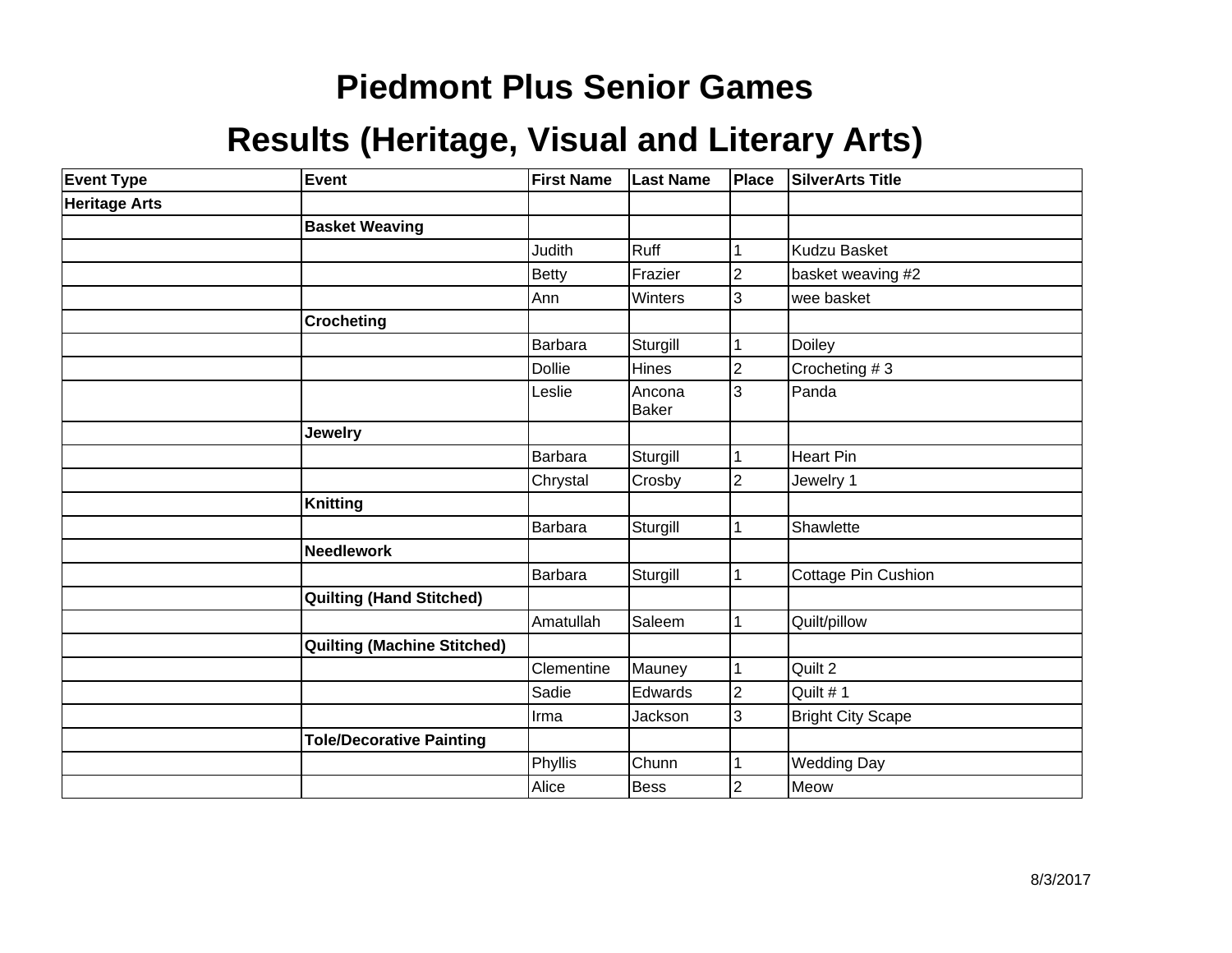# **Piedmont Plus Senior Games**

#### **Results (Heritage, Visual and Literary Arts)**

| <b>Event Type</b>    | Event                   | <b>First Name</b> | <b>Last Name</b> | <b>Place</b>            | <b>SilverArts Title</b>                      |
|----------------------|-------------------------|-------------------|------------------|-------------------------|----------------------------------------------|
| <b>Literary Arts</b> |                         |                   |                  |                         |                                              |
|                      | <b>Essay</b>            |                   |                  |                         |                                              |
|                      |                         | Annette           | Collins          |                         | If I should Die Tomorrow                     |
|                      |                         | Helen             | Webb             | $\overline{c}$          | What Are You Doing                           |
|                      |                         | William           | Gramley          | 3                       | It Seems to Me                               |
|                      | <b>Life Experiences</b> |                   |                  |                         |                                              |
|                      |                         | Charles           | Swanson          |                         | Old Pap Is Buried Where?!                    |
|                      |                         | <b>Bettie</b>     | Steelman         | $\overline{c}$          | <b>Footprints and Shoes</b>                  |
|                      |                         | William           | Gramley          | 3                       | Letting Go                                   |
|                      | <b>Poem</b>             |                   |                  |                         |                                              |
|                      |                         | Judie             | Holcomb-<br>Pack | 1                       | The Woman in the Red Dress                   |
|                      |                         | William           | Pfefferkorn      | 2                       | <b>Bird Study</b>                            |
|                      |                         | William           | Gramley          | 3                       | What We Got                                  |
|                      | <b>Short Story</b>      |                   |                  |                         |                                              |
|                      |                         | Judie             | Holcomb-<br>Pack |                         | When We Are Too Old to Run Away<br>From Home |
|                      |                         | Howard            | Pearre           | $\overline{\mathbf{c}}$ | Living With It                               |
|                      |                         | Margaret          | Miller           | 3                       | Waiting                                      |
| <b>Visual Arts</b>   |                         |                   |                  |                         |                                              |
|                      | <b>Acrylics</b>         |                   |                  |                         |                                              |
|                      |                         | William           | Gramley          |                         | Apples                                       |
|                      |                         | <b>Bonnie</b>     | Bergen           | $\overline{c}$          | Last Light                                   |
|                      |                         | Margaret          | Miller           | 3                       | A Dream Recalled                             |
|                      | <b>Drawing</b>          |                   |                  |                         |                                              |
|                      |                         | Robert            | Klar             |                         | Drawing #4                                   |
|                      |                         | Charlotte         | Willhite         | $\overline{2}$          | <b>Garden Pleasures</b>                      |
|                      |                         | Kathy             | Scarborough      | $\mathsf{I}3$           | drawing #2                                   |